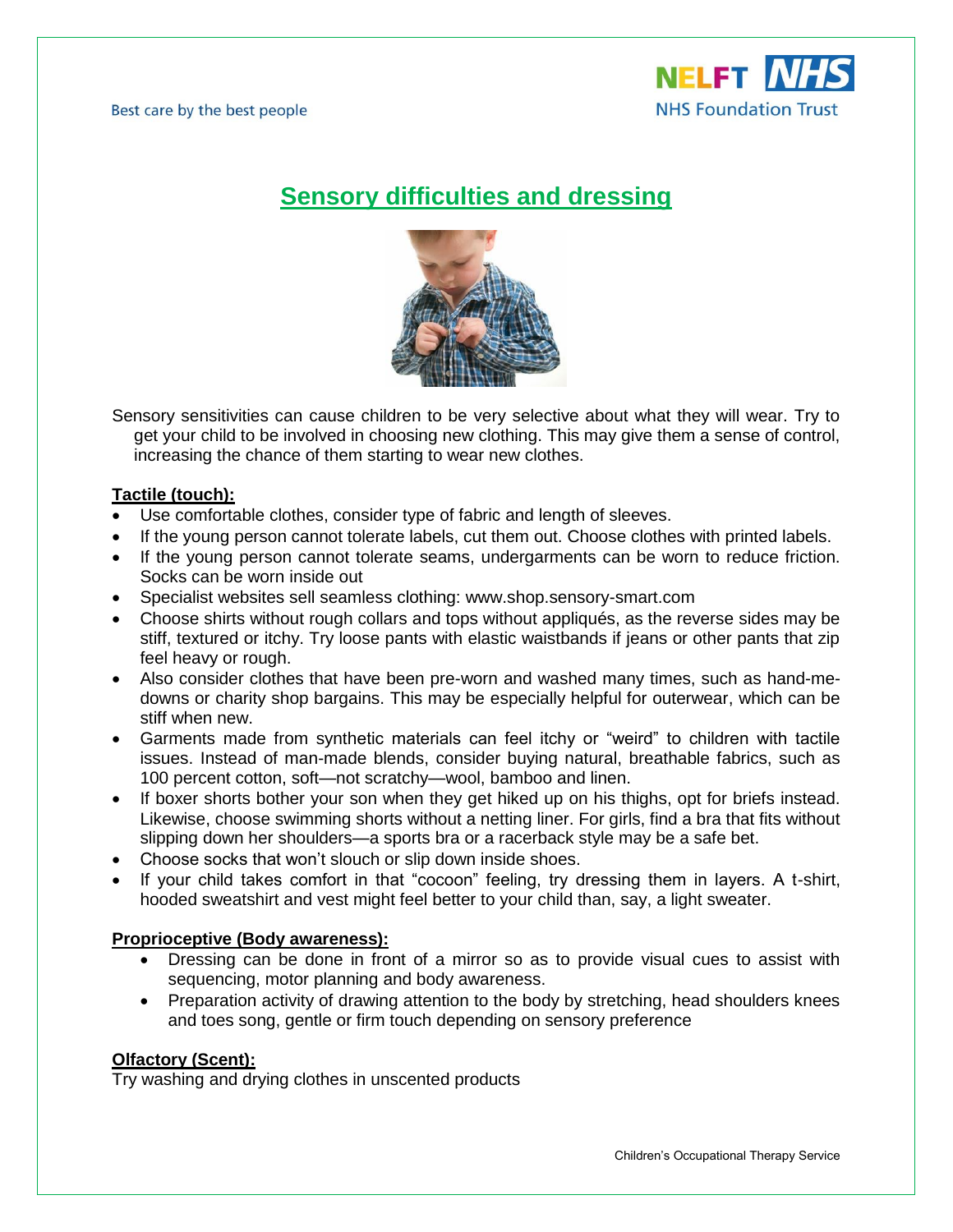Best care by the best people





### **Suggested activities to develop dressing skills for young children:**

- Like any new skill, dressing is an activity that needs to be practised and involves lots of different components including hand strength, coordination, balance and understanding of sequence.
- Avoid practising dressing when you are under time pressure i.e. getting ready to go out in the mornings.

Dressing is best practised when you have plenty of time. It is not meant to be a stressful activity but one that helps to develop your child's understanding of their body and promotes their independence and development.

#### **Tips to remember:**

- Dressing is a developmental skill.
- Children learn how to take their clothes off before they learn how to put them on.
- Children will find it easier to remove clothing when they are seated or have their back supported than if they are standing.
- The hardest task to master is usually coordinating arms and head for tops.

#### **Helpful Strategies:**

- **Socks-** Pull the sock over the heal leaving it covering the toes and encourage your child to pull it off from the toes
- **Trousers-** Pull them down over your child's bottom and encourage them to push the trousers down the rest of their legs
- **Tops-** Pull the sleeves up to release your child's arms and pull the top up over the head but leave it covering the face and encourage your child to pull it away from their face over their head. If necessary, widen the neck opening by stretching it slightly: it can be tight when freshly washed. Practice with oversized or loose fitting shirts/jumpers. Gradually work towards correct size.